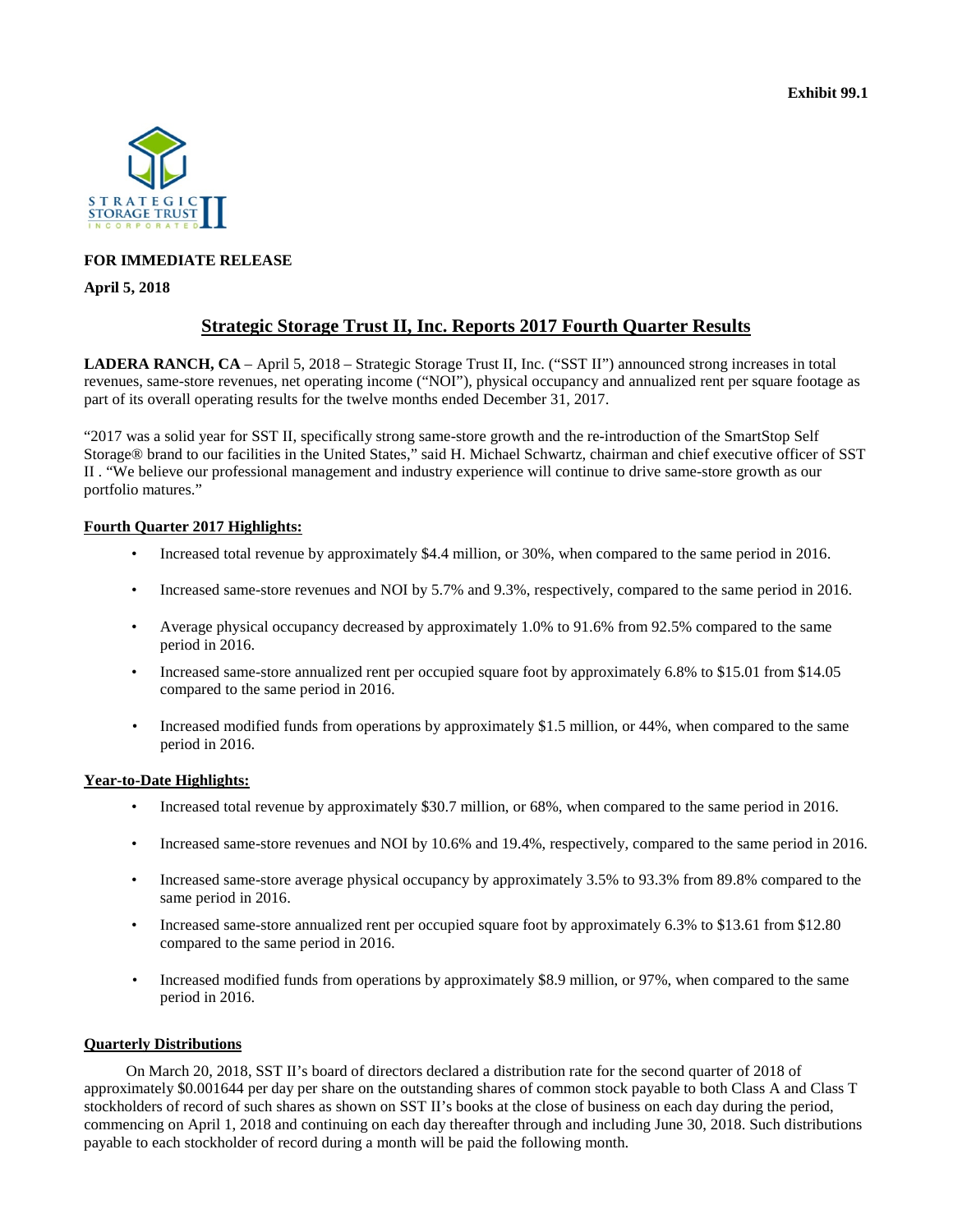## **STRATEGIC STORAGE TRUST II, INC. AND SUBSIDIARIES CONSOLIDATED BALANCE SHEETS December 31, 2017 and 2016**

|                                                                                |              | December 31,   |                           |                |  |
|--------------------------------------------------------------------------------|--------------|----------------|---------------------------|----------------|--|
|                                                                                |              | 2017           |                           | 2016           |  |
| <b>ASSETS</b>                                                                  |              |                |                           |                |  |
| Real estate facilities:                                                        |              |                |                           |                |  |
| Land                                                                           | $\mathbb{S}$ | 272,313,395    | $\boldsymbol{\mathsf{S}}$ | 249,051,278    |  |
| <b>Buildings</b>                                                               |              | 514,648,107    |                           | 439,426,157    |  |
| Site improvements                                                              |              | 42,717,975     |                           | 38,978,298     |  |
|                                                                                |              | 829,679,477    |                           | 727,455,733    |  |
| Accumulated depreciation                                                       |              | (34, 686, 973) |                           | (14, 855, 188) |  |
|                                                                                |              | 794,992,504    |                           | 712,600,545    |  |
| Construction in process                                                        |              | 92,519         |                           | 1,740,139      |  |
| Real estate facilities, net                                                    |              | 795,085,023    |                           | 714,340,684    |  |
| Cash and cash equivalents                                                      |              | 7,355,422      |                           | 14,993,869     |  |
| Restricted cash                                                                |              | 4,512,990      |                           | 3,040,936      |  |
| Other assets, net                                                              |              | 5,563,600      |                           | 5,533,182      |  |
| Debt issuance costs, net of accumulated amortization                           |              | 836,202        |                           | 1,550,410      |  |
| Intangible assets, net of accumulated amortization                             |              | 4,144,601      |                           | 13,094,530     |  |
| <b>Total assets</b>                                                            | \$           | 817,497,838    | \$                        | 752,553,611    |  |
| <b>LIABILITIES AND EQUITY</b>                                                  |              |                |                           |                |  |
| Debt, net                                                                      | \$           | 396,792,902    | \$                        | 320,820,740    |  |
| Accounts payable and accrued liabilities                                       |              | 7,451,849      |                           | 4,601,422      |  |
| Due to affiliates                                                              |              | 2,965,904      |                           | 3,178,235      |  |
| Distributions payable                                                          |              | 2,852,100      |                           | 2,608,609      |  |
| <b>Total liabilities</b>                                                       |              | 410,062,755    |                           | 331,209,006    |  |
| Commitments and contingencies                                                  |              |                |                           |                |  |
| Redeemable common stock                                                        |              | 24,497,059     |                           | 10,711,682     |  |
| Equity:                                                                        |              |                |                           |                |  |
| Strategic Storage Trust II, Inc. equity:                                       |              |                |                           |                |  |
| Preferred stock, \$0.001 par value; 200,000,000 shares authorized; none issued |              |                |                           |                |  |
| and outstanding at December 31, 2017 and 2016                                  |              |                |                           |                |  |
| Class A common stock, \$0.001 par value; 350,000,000 shares authorized;        |              |                |                           |                |  |
| 49,386,092 and 47,174,543 shares issued and outstanding at December 31, 2017   |              |                |                           |                |  |
| and 2016, respectively                                                         |              | 49,386         |                           | 47,174         |  |
| Class T common stock, \$0.001 par value; 350,000,000 shares authorized;        |              |                |                           |                |  |
| 7,350,142 and 6,585,799 issued and outstanding at December 31, 2017 and 2016,  |              |                |                           |                |  |
| respectively                                                                   |              | 7,351          |                           | 6,586          |  |
| Additional paid-in capital                                                     |              | 496,287,890    |                           | 480,692,731    |  |
| <b>Distributions</b>                                                           |              | (60, 561, 504) |                           | (27, 665, 337) |  |
| Accumulated deficit                                                            |              | (58, 641, 776) |                           | (43,777,711)   |  |
| Accumulated other comprehensive income                                         |              | 1,369,208      |                           | 1,377,950      |  |
| Total Strategic Storage Trust II, Inc. equity                                  |              | 378,510,555    |                           | 410,681,393    |  |
| Noncontrolling interests in our Operating Partnership                          |              | 4,427,469      |                           | (48, 470)      |  |
| <b>Total equity</b>                                                            |              | 382,938,024    |                           | 410,632,923    |  |
| <b>Total liabilities and equity</b>                                            | \$           | 817,497,838    | \$                        | 752,553,611    |  |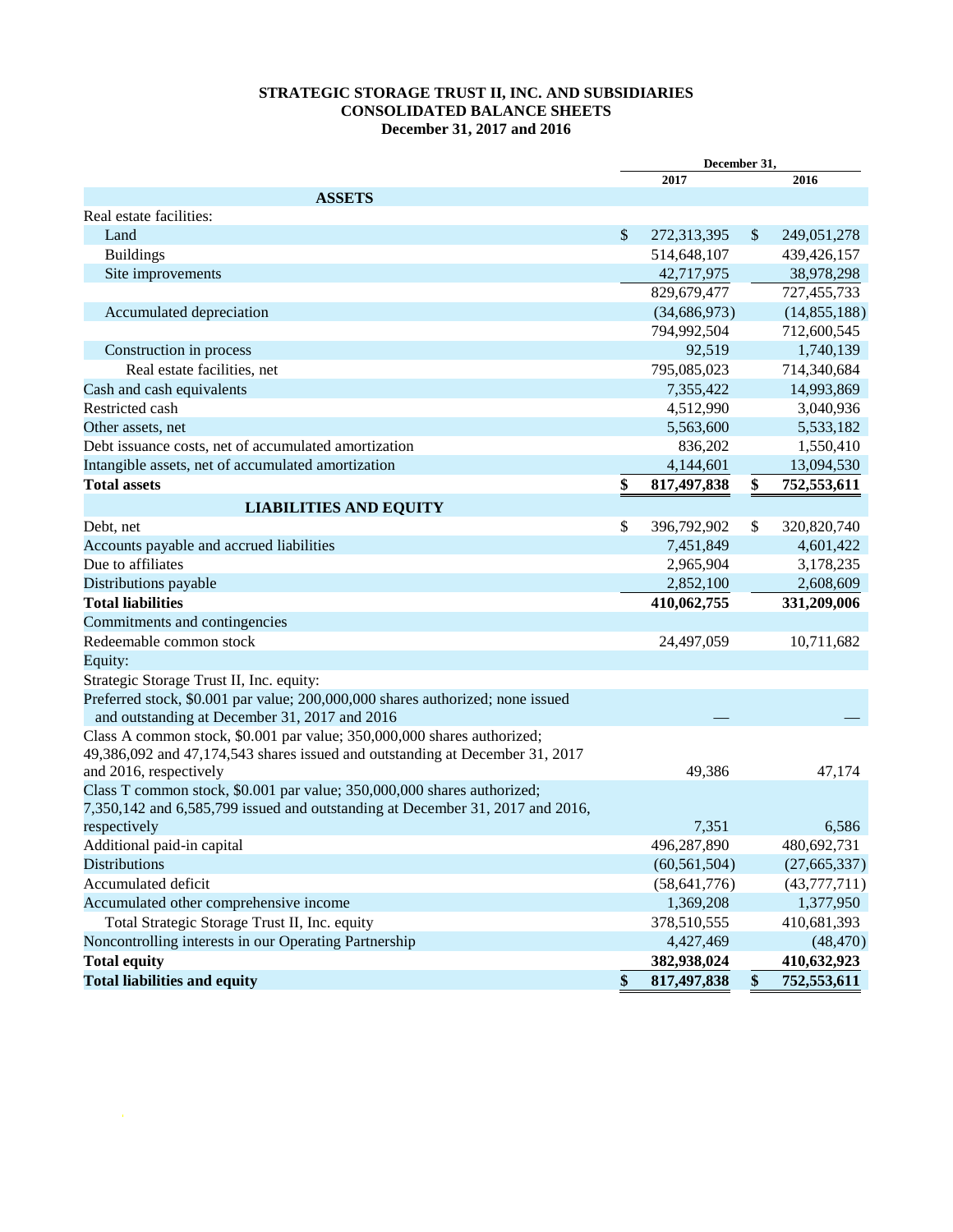## **STRATEGIC STORAGE TRUST II, INC. AND SUBSIDIARIES CONSOLIDATED STATEMENTS OF OPERATIONS Years Ended December 31, 2017, 2016 and 2015**

|                                                                                              | <b>Year Ended</b><br>December 31,<br>2017 | <b>Year Ended</b><br>December 31,<br>2016 | <b>Year Ended</b><br>December 31,<br>2015 |
|----------------------------------------------------------------------------------------------|-------------------------------------------|-------------------------------------------|-------------------------------------------|
| <b>Revenues:</b>                                                                             |                                           |                                           |                                           |
| Self storage rental revenue                                                                  | 75,408,257<br>\$                          | 45,169,831<br>\$                          | \$.<br>17,547,235                         |
| Ancillary operating revenue                                                                  | 700,649                                   | 261,315                                   | 358,464                                   |
| <b>Total revenues</b>                                                                        | 76,108,906                                | 45, 431, 146                              | 17,905,699                                |
| <b>Operating expenses:</b>                                                                   |                                           |                                           |                                           |
| Property operating expenses                                                                  | 24,487,854                                | 15,976,950                                | 6,754,391                                 |
| Property operating expenses - affiliates                                                     | 10,631,362                                | 5,723,708                                 | 2,124,892                                 |
| General and administrative                                                                   | 3,457,907                                 | 2,860,653                                 | 1,591,577                                 |
| Depreciation                                                                                 | 19,939,856                                | 11,213,663                                | 3,967,981                                 |
| Intangible amortization expense                                                              | 13,512,217                                | 10,864,617                                | 5,142,417                                 |
| Acquisition expenses – affiliates                                                            | 212,577                                   | 10,729,535                                | 2,776,679                                 |
| Other property acquisition expenses                                                          | 292,022                                   | 2,972,523                                 | 624,642                                   |
| <b>Total operating expenses</b>                                                              | 72,533,795                                | 60,341,649                                | 22,982,579                                |
| <b>Operating income (loss)</b>                                                               | 3,575,111                                 | (14,910,503)                              | (5,076,880)                               |
| Other income (expense):                                                                      |                                           |                                           |                                           |
| Interest expense                                                                             | (16,356,565)                              | (7,445,230)                               | (2,908,171)                               |
| Interest expense—accretion of fair market value of secured debt                              | 340,382                                   | 386,848                                   | 91,061                                    |
| Interest expense—debt issuance costs                                                         | (2,177,833)                               | (3,848,286)                               | (1,011,121)                               |
| Other                                                                                        | (367, 385)                                | (286, 438)                                | (32, 430)                                 |
| <b>Net loss</b>                                                                              | (14,986,290)                              | (26, 103, 609)                            | (8,937,541)                               |
| Less: Distributions to preferred unitholders in our<br><b>Operating Partnership</b>          |                                           |                                           | (4,825,139)                               |
| Less: Accretion of preferred equity costs                                                    |                                           |                                           | (1,621,385)                               |
| Net loss attributable to the noncontrolling interests in our<br><b>Operating Partnership</b> | 122,225                                   | 13,224                                    | 93,124                                    |
| Net loss attributable to Strategic Storage Trust II, Inc.                                    |                                           |                                           |                                           |
| common stockholders                                                                          | (14,864,065)<br>\$                        | (26,090,385)<br>\$                        | (15,290,941)<br><sup>\$</sup>             |
| Net loss per Class A share – basic and diluted                                               | \$<br>(0.27)                              | $\frac{1}{2}$<br>(0.65)                   | $\frac{1}{2}$<br>(2.56)                   |
| Net loss per Class T share - basic and diluted                                               | \$<br>(0.27)                              | $\mathbb{S}$<br>(0.65)                    | $\mathcal{S}$<br>(2.56)                   |
| Weighted average Class A shares outstanding - basic and diluted                              | 48,781,865                                | 36,828,765                                | 5,923,286                                 |
| Weighted average Class T shares outstanding - basic and diluted                              | 7,240,953                                 | 3,431,714                                 | 45,924                                    |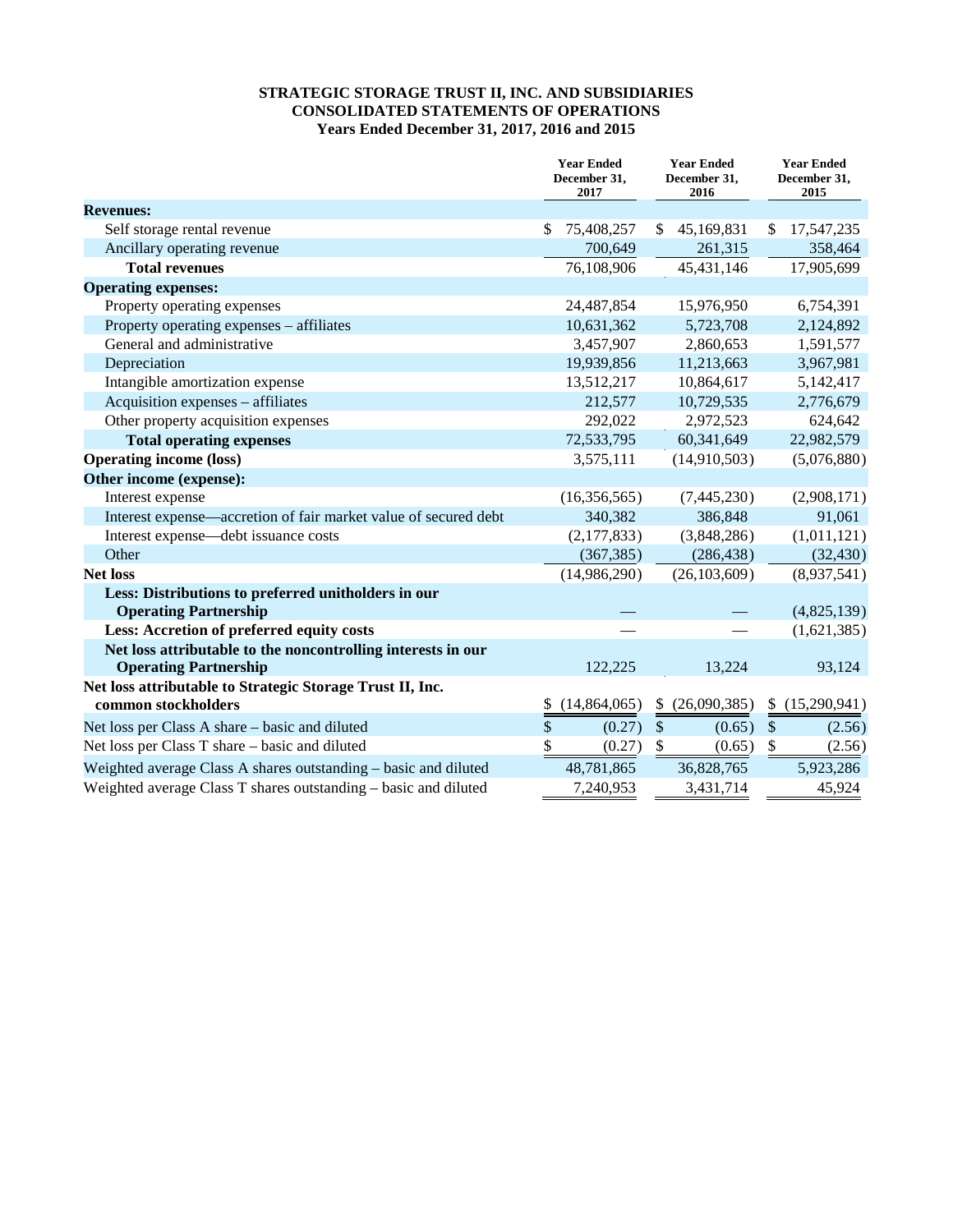### **STRATEGIC STORAGE TRUST II, INC. AND SUBSIDIARIES NON-GAAP MEASURE – COMPUTATION OF MODIFIED FUNDS FROM OPERATIONS (Unaudited)**

|                                                                  | <b>Year Ended</b><br>December 31,<br>2017 | <b>Year Ended</b><br>December 31,<br>2016   | <b>Year Ended</b><br>December 31,<br>2015 |
|------------------------------------------------------------------|-------------------------------------------|---------------------------------------------|-------------------------------------------|
| Net loss (attributable to common stockholders)                   |                                           | $$(14,864,065) $(26,090,385) $(15,290,941)$ |                                           |
| Add:                                                             |                                           |                                             |                                           |
| Depreciation                                                     | 19,777,620                                | 11,132,336                                  | 3,939,676                                 |
| Amortization of intangible assets                                | 13,512,217                                | 10,864,617                                  | 5,142,417                                 |
| Deduct:                                                          |                                           |                                             |                                           |
| Adjustment for noncontrolling interests                          | (274, 222)                                | (10, 818)                                   | (45,976)                                  |
| <b>FFO</b> (attributable to common stockholders)                 | 18,151,550                                | (4,104,250)                                 | (6,254,824)                               |
| Other Adjustments:                                               |                                           |                                             |                                           |
| Acquisition expenses $(1)$                                       | 504,599                                   | 13,702,058                                  | 3,401,321                                 |
| Accretion of fair market value of secured debt <sup>(2)</sup>    | (340, 382)                                | (386, 848)                                  | (91,061)                                  |
| Foreign currency and interest rate derivative gains, $net^{(3)}$ | (163, 571)                                |                                             |                                           |
| Adjustment for noncontrolling interests                          | (3,773)                                   | (7, 145)                                    | (26, 775)                                 |
| <b>MFFO</b> (attributable to common stockholders)                | \$18,148,423                              | $\mathbf{\$}$<br>$9,203,815$ \$             | (2,971,339)                               |

SST II's results of operations for the years ended December 31, 2017, 2016, and 2015 have been significantly impacted by its acquisitions.

- (1) In evaluating investments in real estate, SST II differentiates the costs to acquire the investment from the operations derived from the investment. Such information would be comparable only for publicly registered, non-traded REITs that have generally completed their acquisition activity and have other similar operating characteristics. By excluding expensed acquisition related expenses, SST II believes MFFO provides useful supplemental information that is comparable for each type of real estate investment and is consistent with management's analysis of the investing and operating performance of its properties. Acquisition fees and expenses include payments to SST II's advisor and third parties. Acquisition related expenses under GAAP are considered operating expenses and as expenses included in the determination of net income (loss) and income (loss) from continuing operations, both of which are performance measures under GAAP. All paid and accrued acquisition fees and expenses will have negative effects on returns to investors, the potential for future distributions, and cash flows generated by SST II, unless earnings from operations or net sales proceeds from the disposition of other properties are generated to cover the purchase price of the property, these fees and expenses and other costs related to such property.
- (2) This represents the difference between the stated interest rate and the estimated market interest rate on assumed notes as of the date of acquisition. Such amounts have been excluded from MFFO because SST II believes MFFO provides useful supplementary information by focusing on operating fundamentals, rather than events not related to SST II's normal operations. SST II is responsible for managing interest rate risk and does not rely on another party to manage such risk.
- (3) This represents the mark-to-market adjustment for SST II's derivative instruments not designated for hedge accounting and the ineffective portion of the change in fair value of derivatives recognized in earnings. These derivative contracts are intended to manage the Company's exposure to interest rate and foreign currency risk.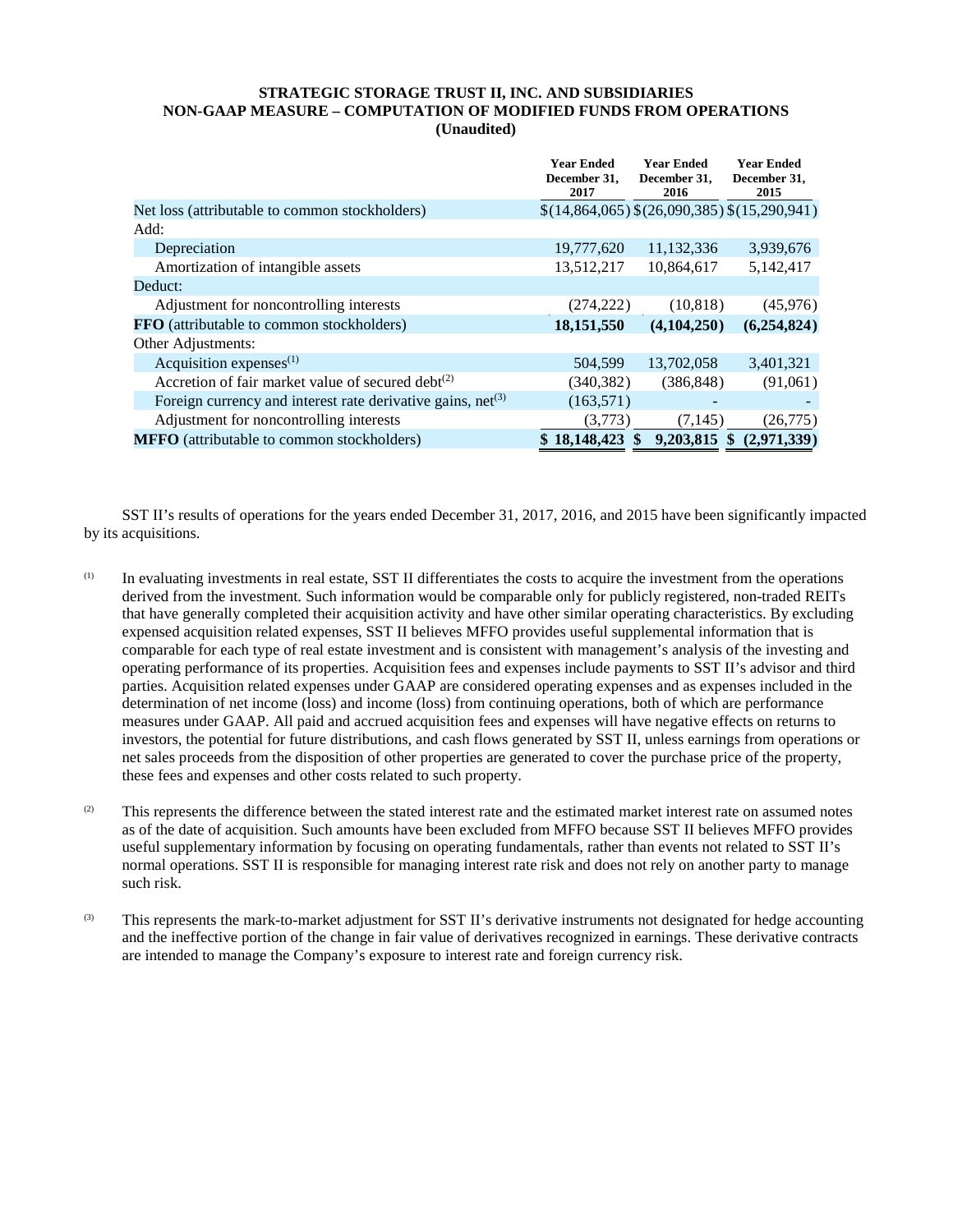## **STRATEGIC STORAGE TRUST II, INC. AND SUBSIDIARIES NON-GAAP MEASURE – COMPUTATION OF SAME-STORE OPERATING RESULTS (Unaudited)**

The following table sets forth operating data for SST II's same-store facilities (those properties included in the consolidated results of operations since January 1, 2016 excluding Oakville I, which completed development during the second quarter of 2016) for the twelve months ended December 31, 2017 and 2016. SST II considers the following data to be meaningful as this allows for the comparison of results without the effects of acquisition or development activity.

|                                                               | <b>Same-Store Facilities</b> |              |               | <b>Non Same-Store Facilities</b> |                                 |               |                  | <b>Total</b> |               |  |
|---------------------------------------------------------------|------------------------------|--------------|---------------|----------------------------------|---------------------------------|---------------|------------------|--------------|---------------|--|
|                                                               |                              |              | $\frac{0}{0}$ |                                  |                                 | $\frac{0}{0}$ |                  |              | $\frac{6}{9}$ |  |
|                                                               | 2017                         | 2016         | <b>Change</b> | 2017                             | 2016                            | <b>Change</b> | 2017             | 2016         | <b>Change</b> |  |
| Revenue $(1)$                                                 | \$25,720,362                 | \$23,249,163 |               |                                  | 10.6% \$50,388,544 \$22,181,983 |               | N/M \$76,108,906 | \$45,431,146 | 67.5%         |  |
| Property operating                                            |                              |              |               |                                  |                                 |               |                  |              |               |  |
| expenses $(2)$                                                | 9,626,363                    | 9,771,800    | $-1.5\%$      | 19,370,864                       | 8.958.011                       | N/M           | 28,997,227       | 18,729,811   | 54.8%         |  |
| Operating income                                              | \$16,093,999                 | \$13,477,363 |               |                                  | 19.4% \$31,017,680 \$13,223,972 |               | N/M \$47,111,679 | \$26,701,335 | 76.4%         |  |
| Number of facilities                                          | 33                           | 33           |               | 50                               | 44                              |               | 83               | 77           |               |  |
| Rentable square feet <sup>(3)</sup>                           | 2,075,700                    | 2,075,700    |               | 3,953,900                        | 3,331,100                       |               | 6.029,600        | 5,406,800    |               |  |
| Average physical<br>occupancy <sup>(4)</sup>                  | 93.3%                        | 89.8%        |               | N/M                              | N/M                             |               | 91.5%            | 90.7%        |               |  |
| Annualized rent per<br>occupied square foot <sup>(5)</sup> \$ | 13.61                        | 12.80<br>\$  |               | N/M                              | N/M                             |               | \$<br>14.60      | \$<br>13.90  |               |  |

N/M Not meaningful

- (1) Revenue includes rental revenue, ancillary revenue, and administrative and late fees.<br>Property operating expenses excludes corporate general and administrative expenses
- (2) Property operating expenses excludes corporate general and administrative expenses, asset management fees, interest expense, depreciation, amortization expense and acquisition expenses and costs incurred in connection with the property management transition during 2017, but includes property management fees.
- <sup>(3)</sup> Of the total rentable square feet, parking represented approximately 540,000 and approximately 527,000 as of December 31, 2017 and 2016, respectively. On a same-store basis, for the same periods, parking represented approximately 100,000 square feet.
- $^{(4)}$  Determined by dividing the sum of the month-end occupied square feet for the applicable group of facilities for each applicable period by the sum of their month-end rentable square feet for the period.
- $\overrightarrow{S}$  Determined by dividing the aggregate realized rental revenue for each applicable period by the aggregate of the monthend occupied square feet for the period. Properties are included in the respective calculations in their first full month of operations, as appropriate. SST II has excluded the realized rental revenue and occupied square feet related to parking herein for the purpose of calculating annualized rent per occupied square foot.

SST II's increase in same-store revenue of approximately \$2.5 million was primarily the result of increased average physical occupancy of approximately 3.5% and increased rent per occupied square foot of approximately 6.3% for the year ended December 31, 2017 over the year ended December 31, 2016.

SST II's same-store property operating expenses decreased by approximately \$0.1 million for the year ended December 31, 2017 compared to the year ended December 31, 2016 primarily due to decreased repair and maintenance expense.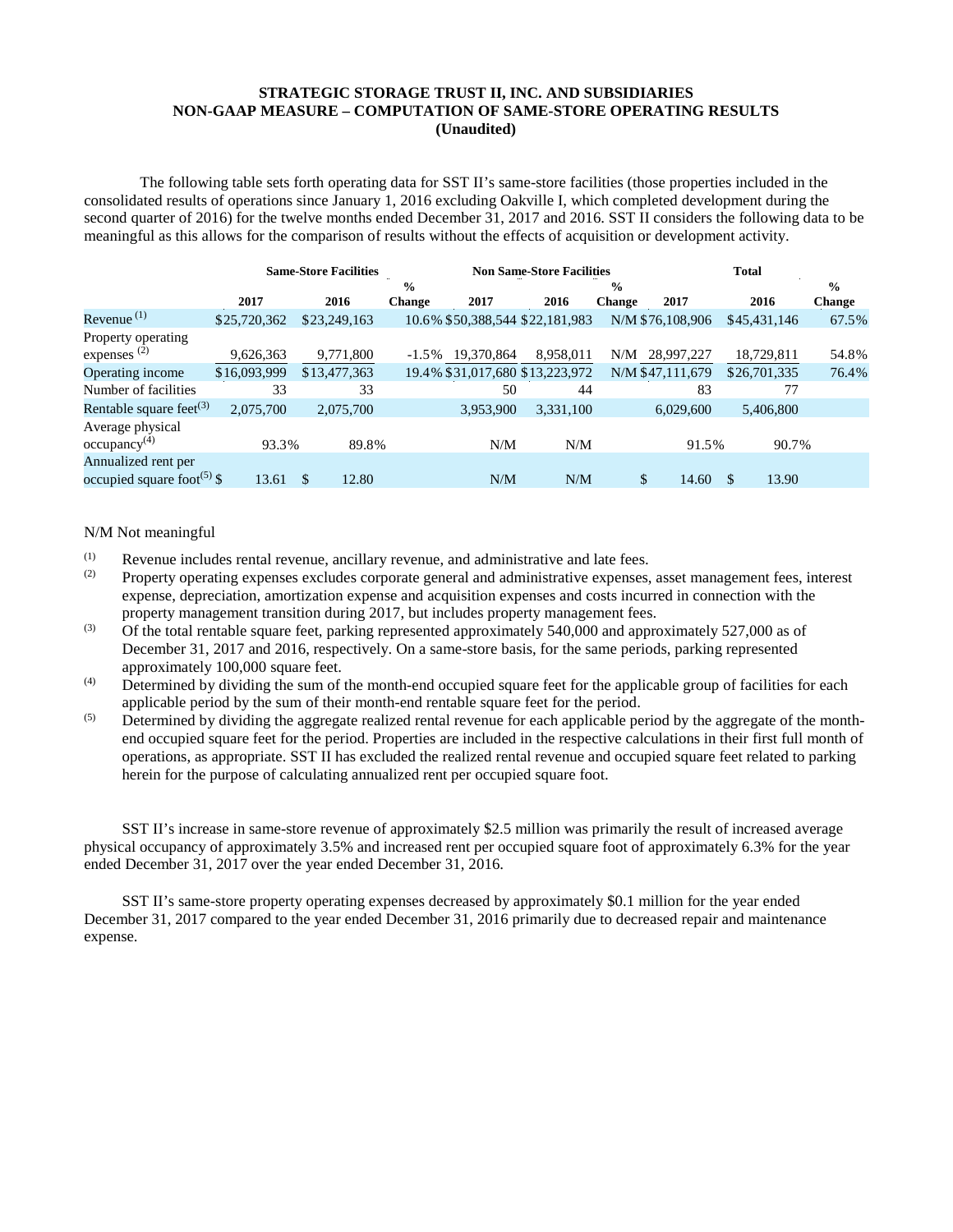The following table presents a reconciliation of net loss to net operating income as presented on SST II's consolidated statements of operations for the periods indicated:

|                                                                 | For the Year Ended December 31, |                  |  |
|-----------------------------------------------------------------|---------------------------------|------------------|--|
|                                                                 | 2017                            | 2016             |  |
| <b>Net loss</b>                                                 | \$(14,986,290)                  | \$ (26,103,609)  |  |
| Adjusted to exclude:                                            |                                 |                  |  |
| Costs incurred in connection with the property management       |                                 |                  |  |
| changes $(1)$                                                   | 775,709                         |                  |  |
| Asset management fees (2)                                       | 5,346,280                       | 2,970,847        |  |
| General and administrative                                      | 3,457,907                       | 2,860,653        |  |
| Depreciation                                                    | 19,939,856                      | 11,213,663       |  |
| Intangible amortization expense                                 | 13,512,217                      | 10,864,617       |  |
| Acquisition expenses—affiliates                                 | 212,577                         | 10,729,535       |  |
| Other property acquisition expenses                             | 292,022                         | 2,972,523        |  |
| Interest expense                                                | 16,356,565                      | 7,445,230        |  |
| Interest expense—accretion of fair market value of secured debt | (340, 382)                      | (386, 848)       |  |
| Interest expense—debt issuance costs                            | 2,177,833                       | 3,848,286        |  |
| Other                                                           | 367,385                         | 286,438          |  |
| Total operating income                                          | 47.111.679                      | 26,701,335<br>S. |  |

(1) Costs incurred in connection with the property management changes are included in Property operating expenses – affiliates in the consolidated statement of operations for the year ended December 31, 2017.

(2) Asset management fees are included in Property operating expenses – affiliates in the consolidated statements of operations.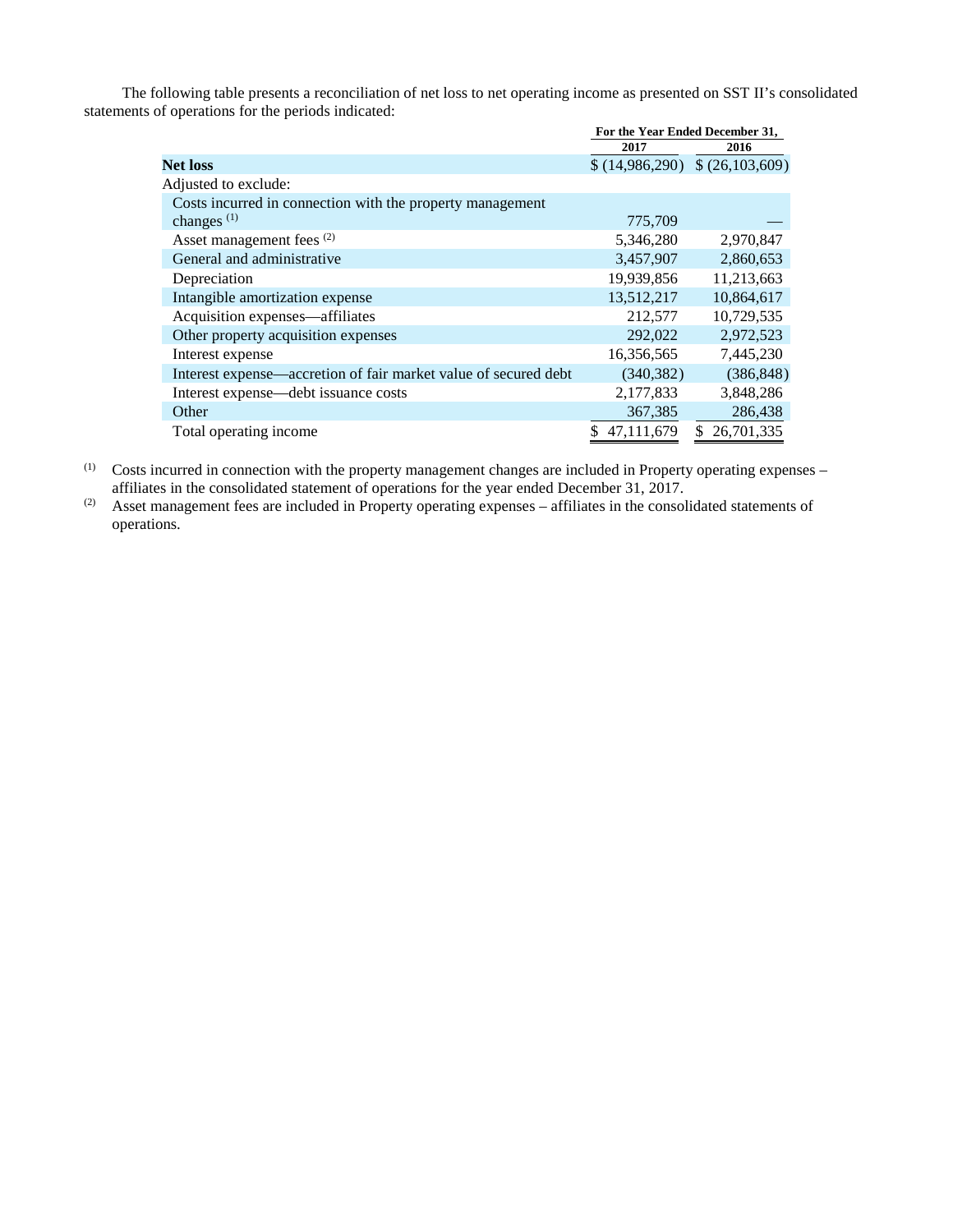#### **ADDITIONAL INFORMATION REGARDING NOI, FFO, and MFFO**

#### **Net Operating Income ("NOI")**

NOI is a non-GAAP measure that SST II defines as net income (loss), computed in accordance with GAAP, generated from properties before corporate general and administrative expenses, costs incurred in connection with the property management change, asset management fees, interest expense, depreciation, amortization, acquisition expenses and other non-property related expenses. SST II believes that NOI is useful for investors as it provides a measure of the operating performance of its operating assets because NOI excludes certain items that are not associated with the ongoing operation of the properties. Additionally, SST II believes that NOI is a widely accepted measure of comparative operating performance in the real estate community. However, SST II's use of the term NOI may not be comparable to that of other real estate companies as they may have different methodologies for computing this amount.

### **Funds from Operations ("FFO") and Modified Funds from Operations ("MFFO")**

Due to certain unique operating characteristics of real estate companies, the National Association of Real Estate Investment Trusts, or NAREIT, an industry trade group, has promulgated a measure known as funds from operations, or FFO, which SST II believes to be an appropriate supplemental measure to reflect the operating performance of a REIT. The use of FFO is recommended by the REIT industry as a supplemental performance measure. FFO is not equivalent to SST II's net income (loss) as determined under GAAP.

SST II defines FFO, a non-GAAP measure, consistent with the standards established by the White Paper on FFO approved by the Board of Governors of NAREIT, as revised in February 2004, or the White Paper. The White Paper defines FFO as net income (loss) computed in accordance with GAAP, excluding gains or losses from sales of property and asset impairment write downs, plus depreciation and amortization, and after adjustments for unconsolidated partnerships and joint ventures. Adjustments for unconsolidated partnerships and joint ventures are calculated to reflect FFO on the same basis. SST II's FFO calculation complies with NAREIT's policy described above.

The historical accounting convention used for real estate assets requires straight-line depreciation of buildings and improvements, which implies that the value of real estate assets diminishes predictably over time. Diminution in value may occur if such assets are not adequately maintained or repaired and renovated as required by relevant circumstances or other measures necessary to maintain the assets are not undertaken. However, SST II believes that, since real estate values historically rise and fall with market conditions, including inflation, interest rates, the business cycle, unemployment and consumer spending, presentations of operating results for a REIT using historical accounting for depreciation may be less informative. In addition, in the determination of FFO, SST II believes it is appropriate to disregard impairment charges, as this is a fair value adjustment that is largely based on market fluctuations and assessments regarding general market conditions which can change over time. An asset will only be evaluated for impairment if certain impairment indications exist and if the carrying value, or book value, exceeds the total estimated undiscounted future cash flows (including net rental revenues, net proceeds on the sale of the property, and any other ancillary cash flows at a property or group level under GAAP) from such asset. Testing for impairment is a continuous process and is analyzed on a quarterly basis. Investors should note, however, that determinations of whether impairment charges have been incurred are based partly on anticipated operating performance, because estimated undiscounted future cash flows from a property, including estimated future net rental revenues, net proceeds on the sale of the property, and certain other ancillary cash flows, are taken into account in determining whether an impairment charge has been incurred. While impairment charges are excluded from the calculation of FFO as described above, investors are cautioned that due to the fact that impairments are based on estimated future undiscounted cash flows and that SST II intends to have a relatively limited term of its operations; it could be difficult to recover any impairment charges through the eventual sale of the property. To date, SST II has not recognized any impairments.

Historical accounting for real estate involves the use of GAAP. Any other method of accounting for real estate such as the fair value method cannot be construed to be any more accurate or relevant than the comparable methodologies of real estate valuation found in GAAP. Nevertheless, SST II believes that the use of FFO, which excludes the impact of real estate related depreciation and amortization and impairments, assists in providing a more complete understanding of its performance to investors and to its management, and when compared year over year, reflects the impact on SST II's operations from trends in occupancy rates, rental rates, operating costs, general and administrative expenses, and interest costs, which may not be immediately apparent from net income (loss).

However, FFO or modified funds from operations ("MFFO"), discussed below, should not be construed to be more relevant or accurate than the current GAAP methodology in calculating net income (loss) or in its applicability in evaluating SST II's operating performance. The method utilized to evaluate the value and performance of real estate under GAAP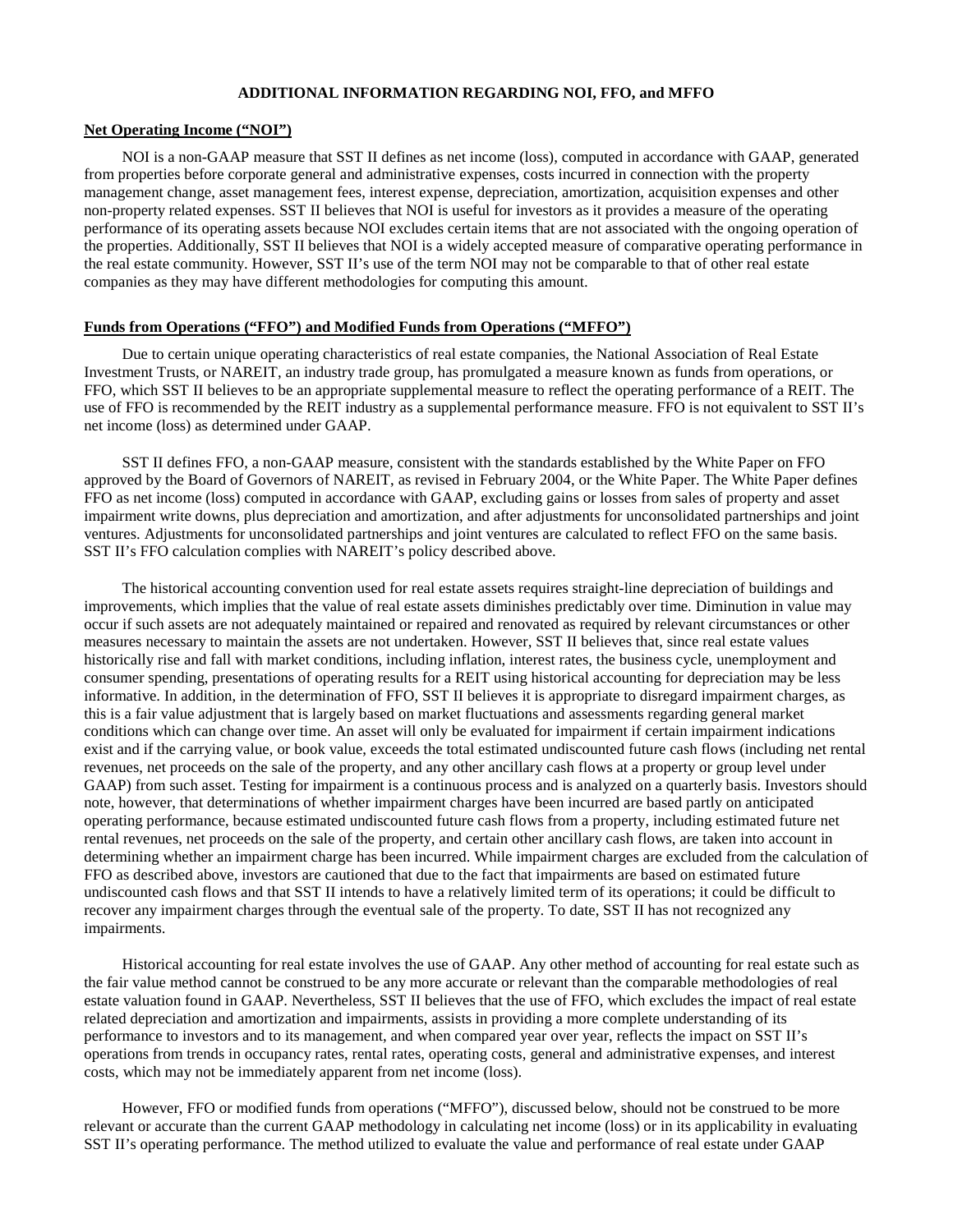should be considered a more relevant measure of operational performance and is, therefore, given more prominence than the non-GAAP FFO and MFFO measures and the adjustments to GAAP in calculating FFO and MFFO.

Changes in the accounting and reporting rules under GAAP that were put into effect and other changes to GAAP accounting for real estate subsequent to the establishment of NAREIT's definition of FFO have prompted an increase in cashsettled expenses, specifically acquisition fees and expenses, that are expensed as operating expenses under GAAP. SST II believes these fees and expenses do not affect its overall long-term operating performance. Publicly registered, non-traded REITs typically have a significant amount of acquisition activity and are substantially more dynamic during their initial years of investment and operation. The purchase of properties, and the corresponding expenses associated with that process, is a key feature of SST II's business plan in order to generate operational income and cash flow in order to make distributions to investors. While other start-up entities may also experience significant acquisition activity during their initial years, SST II believes that publicly registered, non-traded REITs are unique in that they typically have a limited life with targeted exit strategies within a relatively limited time frame after the acquisition activity ceases. SST II has used the proceeds raised in its offering, including under its distribution reinvestment plan, to acquire properties, and SST II expects to begin the process of achieving a liquidity event (*i.e.*, listing of its shares of common stock on a national securities exchange, a merger or sale, the sale of all or substantially all of its assets, or another similar transaction) within three to five years after the completion of its offering, which is generally comparable to other publicly registered, non-traded REITs. Thus, SST II does not intend to continuously purchase assets and intends to have a limited life. The decision whether to engage in any liquidity event is in the sole discretion of the board of directors of SST II. Due to the above factors and other unique features of publicly registered, non-traded REITs, the Investment Program Association, or the IPA, an industry trade group, has standardized a measure known as MFFO, which the IPA has recommended as a supplemental measure for publicly registered, non-traded REITs and which SST II believes to be another appropriate supplemental measure to reflect the operating performance of a publicly registered, non-traded REIT having the characteristics described above. MFFO is not equivalent to SST II's net income (loss) as determined under GAAP, and MFFO may not be a useful measure of the impact of long-term operating performance on value if SST II does not ultimately engage in a liquidity event. SST II believes that, because MFFO excludes acquisition fees and expenses that affect its operations only in periods in which properties are acquired and that SST II considers more reflective of investing activities, as well as other non-operating items included in FFO, MFFO can provide, on a goingforward basis, an indication of the sustainability (that is, the capacity to continue to be maintained) of SST II's operating performance after the period in which it is acquiring properties and once its portfolio is in place. By providing MFFO, SST II believes it is presenting useful information that assists investors and analysts to better assess the sustainability of its operating performance after its offering has been completed and its properties have been acquired. SST II also believes that MFFO is a recognized measure of sustainable operating performance by the publicly registered, non-traded REIT industry. Further, SST II believes MFFO is useful in comparing the sustainability of its operating performance after its offering and acquisitions are completed with the sustainability of the operating performance of other real estate companies that are not as involved in acquisition activities. Investors are cautioned that MFFO should only be used to assess the sustainability of SST II's operating performance after its offering has been completed and properties have been acquired, as it excludes acquisition fees and expenses that have a negative effect on SST II's operating performance during the periods in which properties are acquired.

SST II defines MFFO, a non-GAAP measure, consistent with the IPA's Guideline 2010-01, Supplemental Performance Measure for Publicly Registered, Non-Listed REITs: Modified Funds From Operations (the "Practice Guideline") issued by the IPA in November 2010. The Practice Guideline defines MFFO as FFO further adjusted for the following items included in the determination of GAAP net income (loss): acquisition fees and expenses; amounts relating to straight line rents and amortization of above or below intangible lease assets and liabilities; accretion of discounts and amortization of premiums on debt investments; non-recurring impairments of real estate related investments; mark-to-market adjustments included in net income; non-recurring gains or losses included in net income from the extinguishment or sale of debt, hedges, foreign exchange, derivatives or securities holdings where trading of such holdings is not a fundamental attribute of the business plan, unrealized gains or losses resulting from consolidation from, or deconsolidation to, equity accounting, adjustments relating to contingent purchase price obligations included in net income, and after adjustments for consolidated and unconsolidated partnerships and joint ventures, with such adjustments calculated to reflect MFFO on the same basis. The accretion of discounts and amortization of premiums on debt investments, unrealized gains and losses on hedges, foreign exchange, derivatives or securities holdings, unrealized gains and losses resulting from consolidations, as well as other listed cash flow adjustments are adjustments made to net income (loss) in calculating cash flows from operations and, in some cases, reflect gains or losses which are unrealized and may not ultimately be realized.

SST II's MFFO calculation complies with the IPA's Practice Guideline described above. In calculating MFFO, SST II excludes acquisition related expenses, the amortization of fair value adjustments related to debt, realized and unrealized gains and losses on foreign exchange holdings and the adjustments of such items related to non-controlling interests. The other adjustments included in the IPA's Practice Guideline are not applicable to SST II for the periods presented. Acquisition fees and expenses are paid in cash by SST II, and it has not set aside or put into escrow any specific amount of proceeds from its offering to be used to fund acquisition fees and expenses. SST II does not intend to fund acquisition fees and expenses in the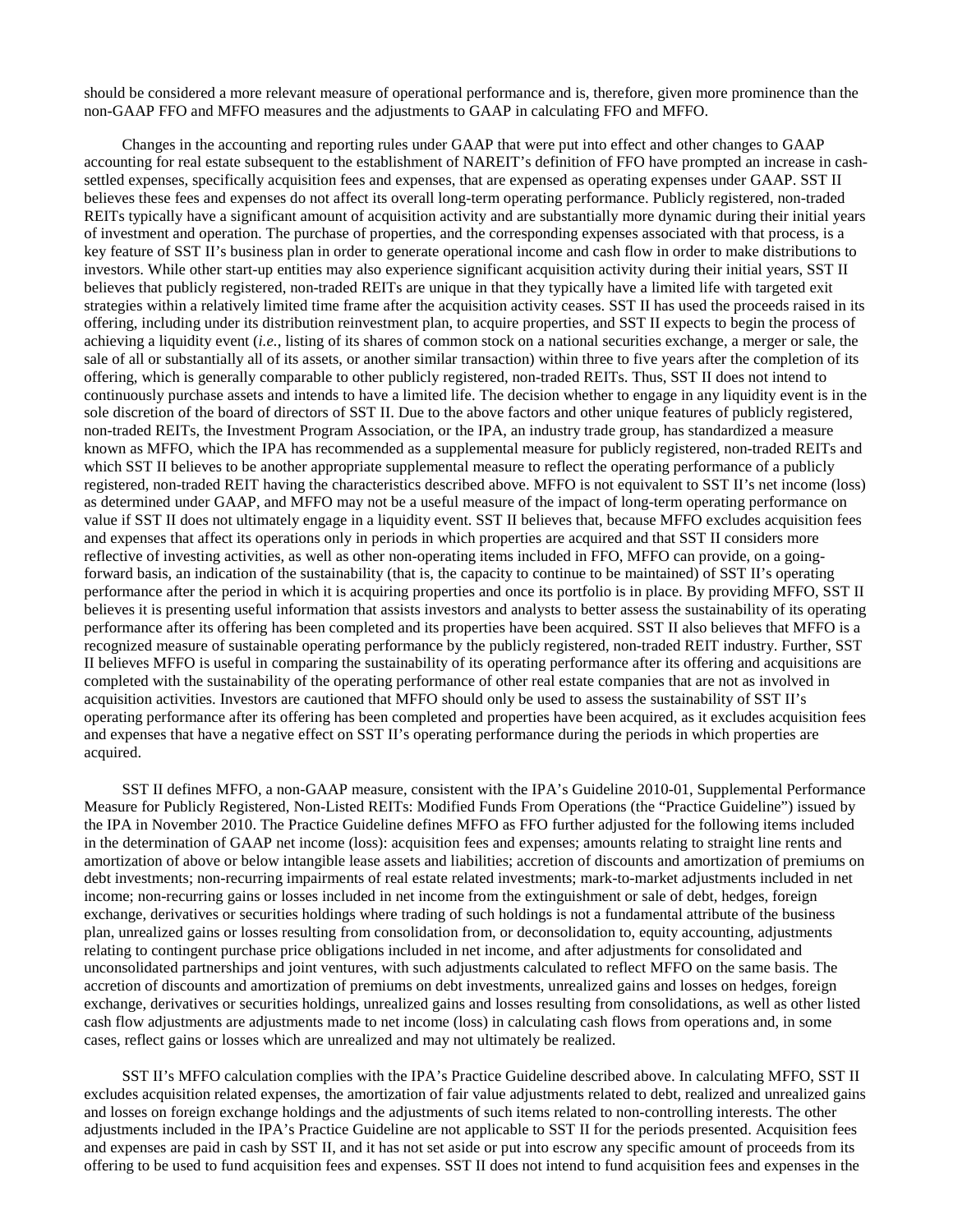future from operating revenues and cash flows, nor from the sale of properties and subsequent re-deployment of capital and concurrent incurring of acquisition fees and expenses. Acquisition fees and expenses include payments to SST II's advisor and third parties. Acquisition related expenses under GAAP are considered operating expenses and as expenses included in the determination of net income (loss) and income (loss) from continuing operations, both of which are performance measures under GAAP. All paid and accrued acquisition fees and expenses will have negative effects on returns to investors, the potential for future distributions, and cash flows generated by SST II, unless earnings from operations or net sales proceeds from the disposition of other properties are generated to cover the purchase price of the property, these fees and expenses and other costs related to such property. In the future, if SST II is not able to raise additional proceeds from its offering, this could result in SST II paying acquisition fees or reimbursing acquisition expenses due to its advisor, or a portion thereof, with net proceeds from borrowed funds, operational earnings or cash flows, net proceeds from the sale of properties, or ancillary cash flows. As a result, the amount of proceeds available for investment and operations would be reduced, or SST II may incur additional interest expense as a result of borrowed funds.

Further, under GAAP, certain contemplated non-cash fair value and other non-cash adjustments are considered operating non-cash adjustments to net income (loss) in determining cash flows from operations. In addition, SST II views fair value adjustments of derivatives and the amortization of fair value adjustments related to debt as items which are unrealized and may not ultimately be realized or as items which are not reflective of on-going operations and are therefore typically adjusted for when assessing operating performance.

SST II uses MFFO and the adjustments used to calculate it in order to evaluate its performance against other publicly registered, non-traded REITs which intend to have limited lives with short and defined acquisition periods and targeted exit strategies shortly thereafter. As noted above, MFFO may not be a useful measure of the impact of long-term operating performance if SST II does not continue to operate in this manner. SST II believes that its use of MFFO and the adjustments used to calculate it allow it to present its performance in a manner that reflects certain characteristics that are unique to publicly registered, non-traded REITs, such as their limited life, limited and defined acquisition period and targeted exit strategy, and hence that the use of such measures may be useful to investors. For example, acquisition fees and expenses are intended to be funded from the proceeds of SST II's offering and other financing sources and not from operations. By excluding expensed acquisition fees and expenses, the use of MFFO provides information consistent with management's analysis of the operating performance of the properties. Additionally, fair value adjustments, which are based on the impact of current market fluctuations and underlying assessments of general market conditions, but can also result from operational factors such as rental and occupancy rates, may not be directly related or attributable to SST II's current operating performance. By excluding such charges that may reflect anticipated and unrealized gains or losses, SST II believes MFFO provides useful supplemental information.

Presentation of this information is intended to provide useful information to investors as they compare the operating performance of different REITs, although it should be noted that not all REITs calculate FFO and MFFO the same way, so comparisons with other REITs may not be meaningful. Furthermore, FFO and MFFO are not necessarily indicative of cash flow available to fund cash needs and should not be considered as an alternative to net income (loss) or income (loss) from continuing operations as an indication of SST II's performance, as an alternative to cash flows from operations, which is an indication of SST II's liquidity, or indicative of funds available to fund SST II's cash needs including its ability to make distributions to its stockholders. FFO and MFFO should be reviewed in conjunction with other measurements as an indication of SST II's performance. MFFO may be useful in assisting management and investors in assessing the sustainability of operating performance in future operating periods, and in particular, after the offering and acquisition stages are complete.

Neither the SEC, NAREIT, nor any other regulatory body has passed judgment on the acceptability of the adjustments that SST II uses to calculate FFO or MFFO. In the future, the SEC, NAREIT or another regulatory body may decide to standardize the allowable adjustments across the publicly registered, non-traded REIT industry and SST II would have to adjust its calculation and characterization of FFO or MFFO.

#### **About Strategic Storage Trust II, Inc. ("SST II"):**

SST II is a public non-traded REIT that focuses on stabilized self storage properties. The SST II portfolio currently consists of 83 self storage facilities located in 14 states and Ontario, Canada, comprising approximately 51,300 self storage units and approximately 6.0 million net rentable square feet of storage space.

### **About SmartStop Asset Management, LLC ("SmartStop"):**

SmartStop is a diversified real estate company focused on self storage assets, along with student and senior housing. SmartStop has approximately \$1.5 billion of real estate assets under management, including 113 self storage facilities located throughout the United States and Toronto, Canada, comprised of approximately 71,000 units and 8.2 million rentable square